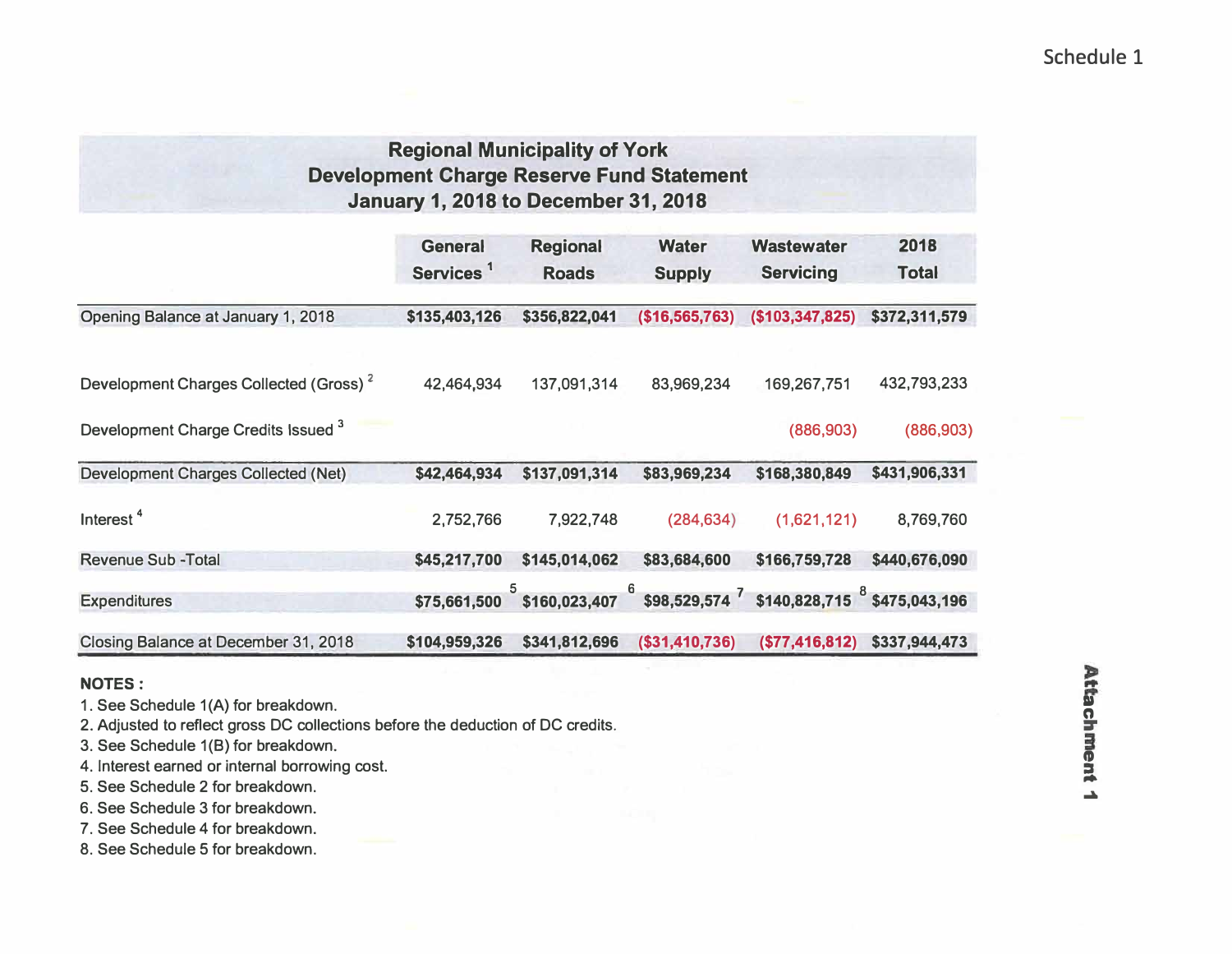Schedule 1A

## **Regional Municipality of York General Services Details Development Charge Reserve Fund Statement January 1, 2018 to December 31, 2018**

| <b>Opening</b><br><b>Balance</b><br>January 1,<br>2018 | <b>Development</b><br><b>Charges</b><br><b>Collected</b><br>(Gross) | <b>Development</b><br><b>Charges</b><br><b>Collected</b><br>(Net) | <b>Interest</b> | <b>Revenue</b><br>Sub-Total | <b>Expenditures</b> | <b>Closing</b><br><b>Balance</b><br>December 31,<br>2018 |
|--------------------------------------------------------|---------------------------------------------------------------------|-------------------------------------------------------------------|-----------------|-----------------------------|---------------------|----------------------------------------------------------|
| \$9,706,771                                            | \$21,643                                                            | \$21,643                                                          | \$202,161       | \$223,804                   | \$1,428,318         | \$8,502,257                                              |
| 12,922,718                                             | 6,769,452                                                           | 6,769,452                                                         | 281,745         | 7,051,197                   | 10,949,432          | 9,024,483                                                |
| 3,714,161                                              | 2,280,927                                                           | 2,280,927                                                         | 86,540          | 2,367,467                   | 8,759,897           | (2,678,268)                                              |
| 8,913,203                                              | 670,308                                                             | 670,308                                                           | 201,158         | 871,467                     |                     | 9,784,670                                                |
| 19,192,196                                             | 14,903                                                              | 14,903                                                            | 419,793         | 434,696                     |                     | 19,626,892                                               |
| 8,238,882                                              | 1,352,442                                                           | 1,352,442                                                         | 151,650         | 1,504,092                   | 3,748,138           | 5,994,835                                                |
| 17,912,904                                             | 1,683,094                                                           | 1,683,094                                                         | 406,907         | 2,090,001                   | 368,140             | 19,634,764                                               |
| 32,189,173                                             | 17,518,815                                                          | 17,518,815                                                        | 651,856         | 18,170,671                  | 26,295,642          | 24,064,202                                               |
| 22,239,421                                             | 9,605,082                                                           | 9,605,082                                                         | 364,079         | 9,969,162                   | 17,324,813          | 14,883,769                                               |
| 172,045                                                | 1,963,952                                                           | 1,963,952                                                         | 15,342          | 1,979,294                   | 1,730,303           | 421,036                                                  |
| 95,267                                                 | 277,616                                                             | 277,616                                                           | (33, 652)       | 243,964                     | 5,056,816           | (4,717,586)                                              |
| 106,385                                                | 306,699                                                             | 306,699                                                           | 5,188           | 311,887                     |                     | 418,272                                                  |
| \$135,403,126                                          | \$42,464,934                                                        | \$42,464,934                                                      | \$2,752,766     | \$45,217,700                | \$75,661,500        | \$104,959,326                                            |
|                                                        |                                                                     |                                                                   |                 |                             |                     |                                                          |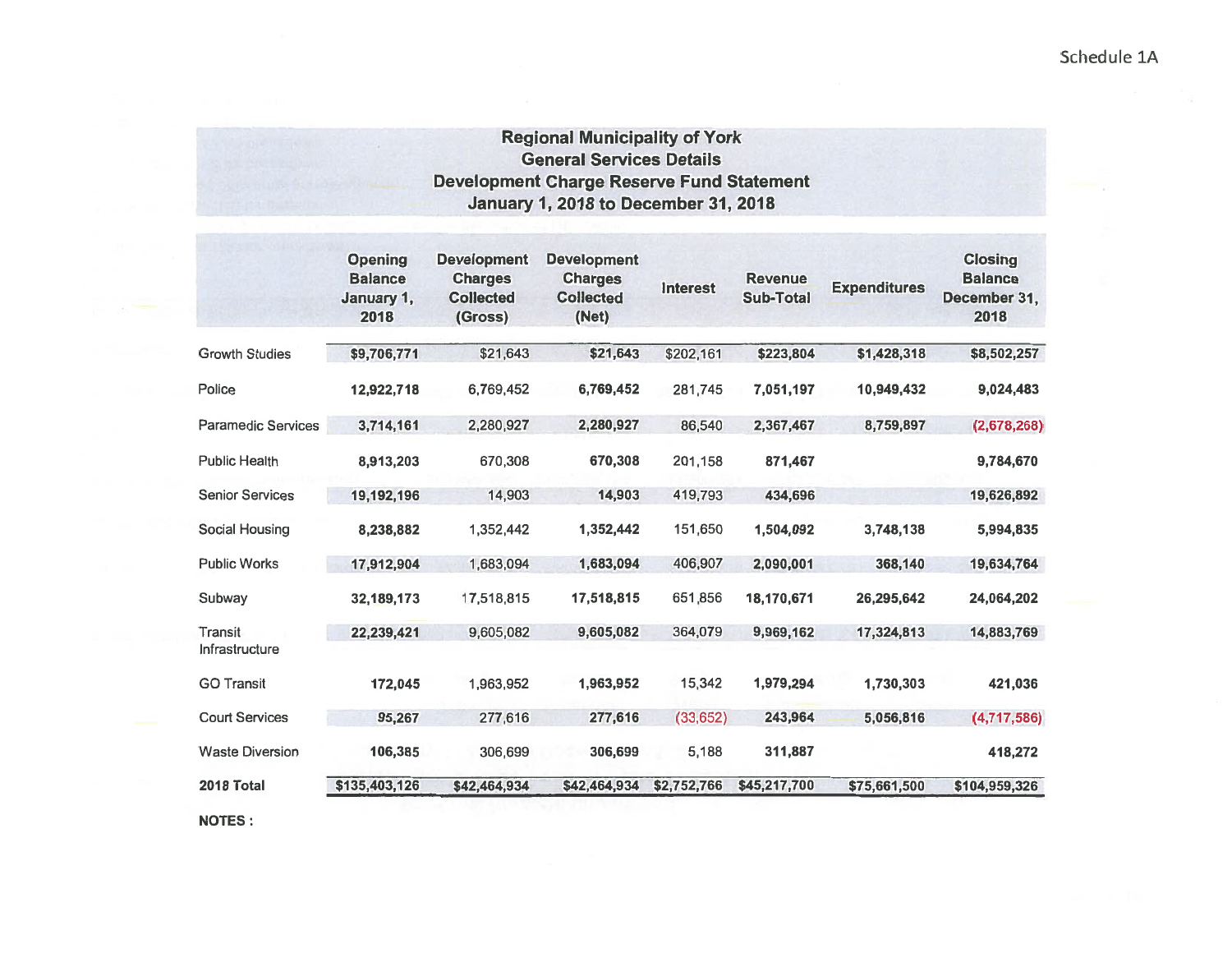# Schedule 1B

|                                                      |                    | <b>Regional Municipality of York</b><br><b>Development Charge Credits Issued</b><br>January 1, 2018 to December 31, 2018 |              |               |                                           |           |
|------------------------------------------------------|--------------------|--------------------------------------------------------------------------------------------------------------------------|--------------|---------------|-------------------------------------------|-----------|
| <b>Municipality</b>                                  | <b>Subdivision</b> | <b>Developer</b>                                                                                                         | Regional     | <b>Water</b>  | <b>Hard Services</b><br><b>Wastewater</b> | Total     |
|                                                      |                    |                                                                                                                          | <b>Roads</b> | <b>Supply</b> | Servicing                                 |           |
| Town of East Gwillimbury                             | 19T-08E03 Phase 2  | West Sharon Holdings Inc.                                                                                                |              |               | \$886,903                                 | \$886,903 |
| Total Development Charge Credits Issued <sup>1</sup> |                    |                                                                                                                          |              |               | \$886,903                                 | \$886,903 |

NOTE:

1. To register for a plan of subdivision, developers are required to pay development charges for hard services (i.e., regional roads, water supply and wastewater servicing). Development charge credits issued are direct reductions against these applicable hard services. The remaining development charges are collected at the building permit stage. Net development charge collections consist of gross collections less credits.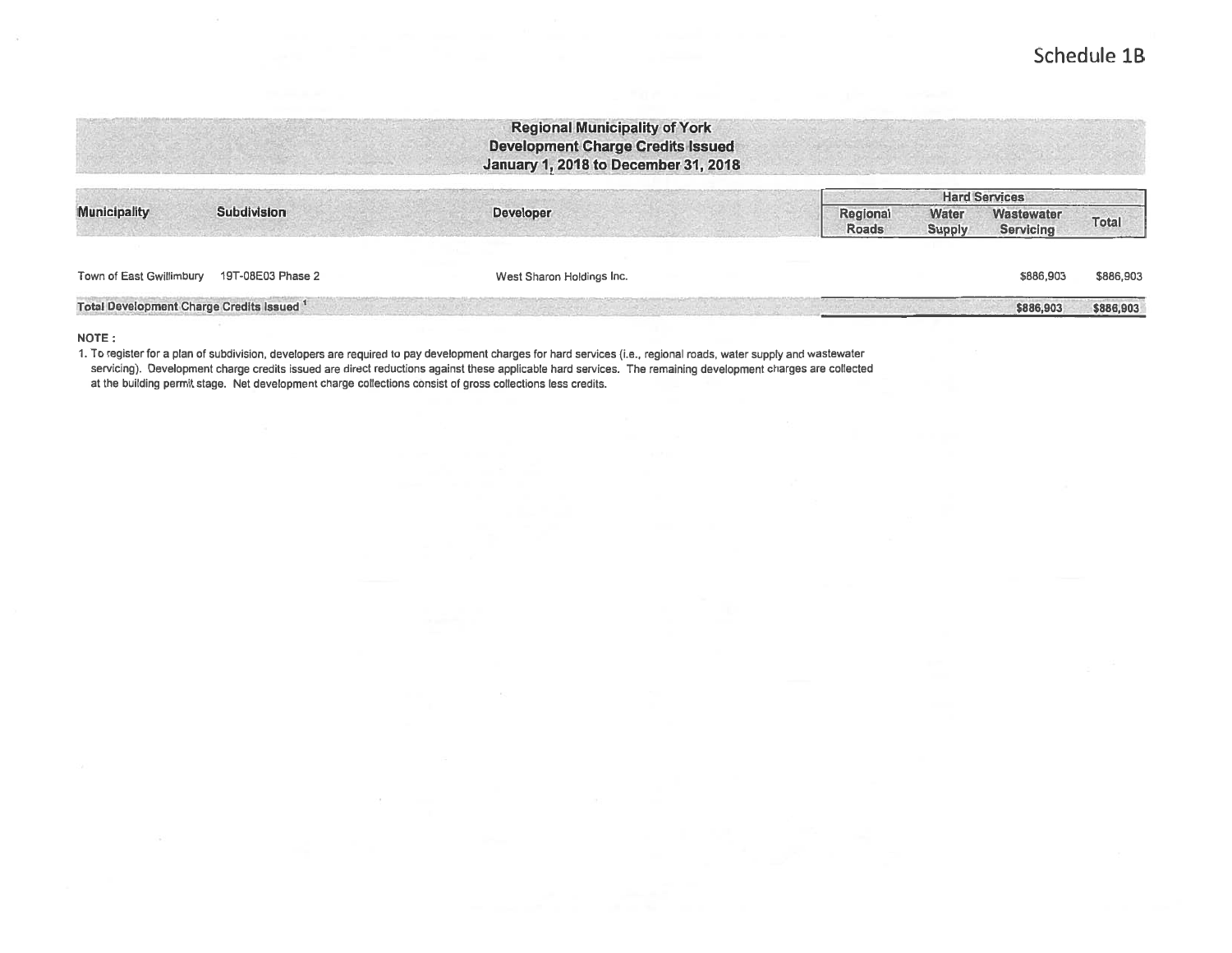#### **Regional Municipality of York Development Charge Reserve <b>All Accords Schedule 2 Capital Program Expenditures January 1, 2018 to December 31, 2018**

| <b>Service</b>                | Project        | Project                                                                          | <b>Development</b>                      |                                   | <b>Other Project Funding</b>       |                        | 2018 Total                |
|-------------------------------|----------------|----------------------------------------------------------------------------------|-----------------------------------------|-----------------------------------|------------------------------------|------------------------|---------------------------|
| Category                      | <b>Number</b>  | <b>Description</b>                                                               | <b>Charge Reserve</b><br><b>Funding</b> | <b>Tax Levy</b><br><b>Funding</b> | <b>User Rate</b><br><b>Funding</b> | Other <sup>1</sup>     | Project<br><b>Funding</b> |
|                               | 90000          |                                                                                  | 417,172                                 | $\mathcal{R}$                     |                                    |                        |                           |
| <b>Growth Studies</b>         | 95000          | <b>Business Management</b>                                                       |                                         |                                   |                                    | 16,353<br>117,107      | 433,525<br>612,107        |
|                               | 35000          | Long Range Strategic Planning<br>Development Tracking System                     | 495,000<br>516,146                      |                                   |                                    | 57,350                 | 573,496                   |
|                               |                |                                                                                  | 1,428,318                               | 0                                 |                                    | 190,810                | 1,619,128                 |
|                               |                |                                                                                  |                                         |                                   |                                    |                        |                           |
| Police                        | 26160          | Debenture Payments <sup>2</sup>                                                  | 4,678,044                               |                                   |                                    | 6,256,918              | 10,934,962                |
|                               | 29017          | <b>Specialized Equipment Purchasing</b>                                          | 665,000                                 | 338,104                           |                                    |                        | 1,003,104                 |
|                               | 29010          | Vehicles                                                                         | 935,698                                 | 3,239,661                         |                                    |                        | 4,175,359                 |
|                               | 29042          | Radio System                                                                     | 55,901                                  | 193,544                           |                                    | 75,000                 | 324,445                   |
|                               | 29043          | District 4 Renovation                                                            | 1,239,574                               | 137,730                           |                                    |                        | 1,377,304                 |
|                               | 29020          | <b>Special Equipment Training</b>                                                | 63.619                                  | 26,868                            |                                    | (4,948)                | 85,509                    |
|                               | 29031<br>29040 | <b>District 3 Marine Headquarters</b><br><b>Training Facility</b>                | 1.250.543<br>216,937                    |                                   |                                    | (216, 937)             | 1,250,543<br>$\Omega$     |
|                               | 29046          | <b>Substation Outlook</b>                                                        | 971,168                                 | 107,608                           |                                    | (2.694)                | 1,076,082                 |
|                               | 29051          | Community Safety Village Expansion                                               | 493,729                                 | 54,859                            |                                    |                        | 548,588                   |
|                               | 29034          | In Car Printers                                                                  | 29,357                                  | 586.219                           |                                    |                        | 615,576                   |
|                               | 29035          | <b>Clased Circuit System</b>                                                     | 102,956                                 | 356,463                           |                                    |                        | 459,419                   |
|                               | 29014          | <b>Specialized Equipment</b>                                                     | 47,481                                  | 164,392                           |                                    |                        | 211,873                   |
|                               | 29011          | <b>Business Intelligence</b>                                                     | 34,096                                  | 118,051                           |                                    |                        | 152,147                   |
|                               | 29050          | Air Support Rehabilitation                                                       | 24,745                                  | 85,676                            |                                    |                        | 110,421                   |
|                               | 29023          | <b>Technical Investigations</b>                                                  | 114,583                                 | 396,721                           |                                    |                        | 511,304                   |
|                               |                | Allocation of Financing Costs for 2018                                           | 26.001                                  |                                   |                                    |                        | 26,001                    |
|                               |                |                                                                                  | 10,949,432                              | 5,805,896                         | $\mathbf 0$                        | 6,107,339              | 22,862,667                |
| <b>Paramedic Services</b>     | 54190          | Debenture Payments <sup>3</sup>                                                  | 462,825                                 |                                   |                                    | 41,311,216             | 41.774,041                |
|                               | 54580          | Paramedic Services Station 31 - Vaughan Southwest                                | 6,703                                   | 745                               |                                    |                        | 7,448                     |
|                               | 54665          | Paramedic Services Station 22 - Gormley                                          | 28,601                                  | 3,178                             |                                    |                        | 31,779                    |
|                               | 54640          | Paramedic Services Station 16 - Newmarket Northwest                              | 786,593                                 | 1.835,384                         |                                    |                        | 2.621.977                 |
|                               | 54645          | Paramedic Services Station 19 - Newmarket Southeast                              | 752,548                                 | 1.755,946                         |                                    |                        | 2.508.494                 |
|                               | 54675          | Paramedic Services Station 29 - Thomhill Markham                                 | 44,338                                  | 21.348                            |                                    |                        | 65,686                    |
|                               | 54420          | Paramedic Services Station 13 - Holtand Landing                                  | 98.753                                  | 47,548                            |                                    |                        | 146,301                   |
|                               | 54601          | Paramedic Services Station 27 - Markham Northwest                                | 35,838                                  | 3,982                             |                                    |                        | 39,820                    |
|                               | 54638          | Paramedic Services Land Acquisition Growth                                       | 3,701,317                               | 2.135,533                         |                                    |                        | 5,836,850                 |
|                               | 54650          | Paramedic Services Station 25 - Markham Southeast                                | 2,419,729                               | 268,859                           |                                    |                        | 2,688,588                 |
|                               | 54301          | <b>Paramedic Services New Vehicles</b><br>Allocation of Financing Costs for 2018 | 411.071<br>11,579                       | 45,675                            |                                    |                        | 456,746<br>11,579         |
|                               |                |                                                                                  | 8,759,897                               | 6.118.198                         | $\mathbf 0$                        | 41.311,216             | 56,189,311                |
|                               |                |                                                                                  |                                         |                                   |                                    |                        |                           |
| Social Housing                | 67675          | Richmond Hill Hub                                                                | 281,007                                 |                                   |                                    | 1,047,825              | 1,328,832                 |
|                               | 67510          | Social Housing Predevelopment                                                    | 11,858                                  | 82,019                            |                                    |                        | 93,877                    |
|                               | 67916          | Woodbridge Redevelopment                                                         | 3,455,274<br>3,748,138                  | 8,167.525<br>8,249,544            | $\overline{0}$                     | 4,432,000<br>5,479,825 | 16,054,799<br>17,477,507  |
|                               |                |                                                                                  |                                         |                                   |                                    |                        |                           |
| <b>Public Works</b>           | 99900          | Fleet                                                                            | 368,140                                 |                                   |                                    |                        | 368,140                   |
| Subway                        | 90996          | Spadina Subway Extension                                                         | 25,913,027                              | 14,416,592                        |                                    | 6,696,489              | 47,026,108                |
|                               |                | Allocation of Financing Costs for 2018                                           | 382,615                                 |                                   |                                    |                        | 382,615                   |
|                               |                |                                                                                  | 26,295,642                              | 14,416,592                        | $\overline{0}$                     | 6,696,489              | 47,408,723                |
| <b>Court Services</b>         | 14780          | Annex                                                                            | 5,056,816                               | 66,668,595                        |                                    |                        | 71,725,411                |
| <b>Transit Infrastructure</b> |                | 90000/38001 Debenture Payments <sup>2</sup>                                      | 22,373,134                              | 13,760,847                        |                                    | 48,622,842             | 84,756,823                |
|                               | 81582          | <b>Transit Garage North</b>                                                      | 1,223,730                               | 7,517,196                         |                                    |                        | 8,740,926                 |
|                               | 81583          | <b>Transit Garage South East</b>                                                 | 6,298                                   | 7,915                             |                                    |                        | 14,213                    |
|                               | 82150          | Bus Loops & Stops Expansion                                                      | 478,085                                 | 1,163,126                         |                                    |                        | 1,641,211                 |
|                               | 82155          | Major Mackenzie West Terminal                                                    | 337,896                                 | 69,208                            |                                    |                        | 407,104                   |
|                               | 84399          | <b>Mobility Plus Bus Expansion</b>                                               | 22,891                                  |                                   |                                    |                        | 22,891                    |
|                               | 84599          | Conventional Bus Expansion                                                       | 191,749                                 | 2,804,327                         |                                    |                        | 2,996,076                 |
|                               | 90992          | Bus Rapid Transit and Light Rail Transit Studies                                 | (7,849,576)                             | 14,706,234                        |                                    | 1,834,786              | 8,691,444                 |
|                               | 90999          | <b>Transport Upgrades and Initiatives</b>                                        | 540,608                                 | 5,114                             |                                    |                        | 545 722                   |
|                               |                |                                                                                  | 17,324,813                              | 40,033,967                        |                                    | 50,457,628             | 107,816,408               |
| <b>GO Transit</b>             | 15800          | <b>GO Transit (Metrolinx)</b>                                                    | 1,730,303                               |                                   |                                    |                        | 1,730,303                 |
| <b>Regional Roads</b>         |                | See Schedule 3 for Details                                                       | 160,023,407                             | 16,288,940                        |                                    | 15,437,719             | 191,750,066               |
| <b>Water Supply</b>           |                | See Schedule 4 for Details                                                       | 98,529,574                              | 98,010                            |                                    | (1,665,641)            | 96,961,943                |
| <b>Wastewater Servicing</b>   |                | See Schedule 5 for Details                                                       | 140,828,715                             |                                   |                                    | (2,848,661)            | 137,980,054               |
| <b>Total Capital Programs</b> |                |                                                                                  |                                         | \$475,043,196 \$157,679,742       | 50                                 | \$121,168,724          | \$753,889,662             |

NOTES :<br>1. Other consists of proceeds from debenture issues, third party recoveries, other capital reserves, provincial/federal grants, fees and charges,<br>2. Debenture payments include both principal and Interest.

**3. The development charge reserve funding for Business Management was used to fund 2018 Development Charge Background Study.related work.**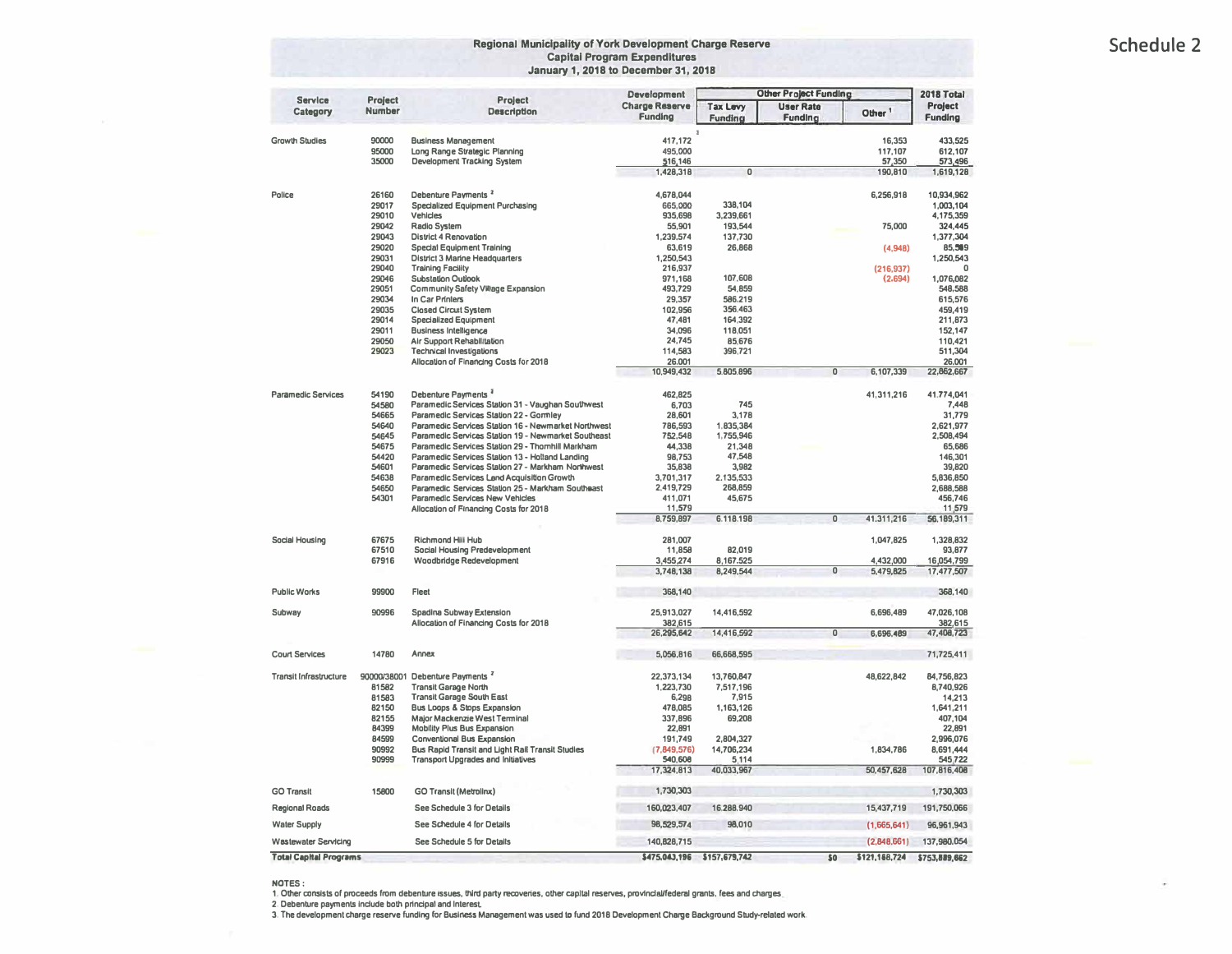## Schedule 3

#### **Regional Municipality of York Development Charge Reserves Regional Roads Capital Program Expenditures** January 1, 2018 to December 31, 2018

| <b>Project</b><br><b>Number</b> | <b>Project</b><br><b>Description</b>                                        | <b>Development</b><br><b>Charge Reserve</b><br><b>Funding</b> | Tax<br>Levy<br><b>Funding</b> | <b>Other</b><br>Project<br>Funding <sup>1</sup> | 2018 Total<br><b>Project</b><br><b>Funding</b> |
|---------------------------------|-----------------------------------------------------------------------------|---------------------------------------------------------------|-------------------------------|-------------------------------------------------|------------------------------------------------|
| 85650                           | Major Mackenzie Drive - Canadian Pacific Railway to Hwy 27                  | \$24,118,514                                                  | \$2,483,432                   |                                                 | \$26,601,946                                   |
| 80680                           | Bayview Avenue - Elgin Mills Road to 19th Avenue                            | 12.260.917                                                    | 462,095                       | 231,602                                         | 12,954,614                                     |
| 81968                           | Mid Block Crossing - Highway 404 North of 16th Avenue                       | 10,620,981                                                    |                               | 1,162,370                                       | 11,783,351                                     |
| 81320                           | Major Mackenzie Drive - Highway 27 to Pine Valley Drive                     | 7,888,841                                                     | 883,326                       |                                                 | 8,772,167                                      |
| 97100                           | St John's Side Road - Bayview Avenue to Woodbine Avenue                     | 5,671,165                                                     | 605,732                       | 3,738,845                                       | 10,015,742                                     |
| 39970                           | Miscellaneous Development Charge Credit Payments to Developers <sup>3</sup> | 5,064,267                                                     | 615,621                       |                                                 | 5,679,888                                      |
| 85620                           | 2nd Concession - Green Lane to Doane Road                                   | 4,624,275                                                     | 112,170                       |                                                 | 4,736,445                                      |
| 81944                           | Major Mackenzie Drive - Weston Road to Highway 400                          | 3,539,760                                                     | 8,895                         |                                                 | 3,548,655                                      |
| 82685                           | Highway 404 Northbound Offramp Extension at Highway 7                       | 3,299,962                                                     | 202,861                       | 2,524,351                                       | 6,027,174                                      |
| 39950                           | Miscellaneous Capital Improvements <sup>2</sup>                             | 2,875,935                                                     | 355.453                       | 174,212                                         | 3,405,600                                      |
| 81045                           | <b>Central Snow Management Facility</b>                                     | 2,697,262                                                     | 141,961                       |                                                 | 2,839,223                                      |
| 84860                           | Highway 9 at Bathurst Street                                                | 2,554,017                                                     | 283,780                       |                                                 | 2.837,797                                      |
| 81020                           | King Road and Highway 27                                                    | 2,505,855                                                     | 278,428                       | 1,184,394                                       | 3,968,677                                      |
| 84044                           | <b>Viva Next</b>                                                            | 2,111,109                                                     | 190,000                       |                                                 | 2,301,109                                      |
| 96770                           | Keele Street - Steeles Avenue to Highway 7                                  | 1,947,306                                                     | 76,470                        |                                                 | 2,023,776                                      |
| 96020                           | Bathurst Street - Green Lane West to Yonge Street                           | 1,727,681                                                     | 34,616                        |                                                 | 1,762,297                                      |
| 39990                           | Miscellaneous Signal Electric Improvements                                  | 1,707,248                                                     | 189,694                       | 112,105                                         | 2,009,047                                      |
| 83450                           | Major Mackenzie Drive - Highway 27 To Highway 50                            | 1,622,884                                                     | 222,308                       |                                                 | 1,845,192                                      |
| 84190                           | Leslie Street - John's Side Road to Mulock Drive                            | 1,490,880                                                     | (20,001)                      | 441,776                                         | 1,912,655                                      |
| 85660                           | Major Mackenzie Drive - Pine Valley Drive to Weston Road                    | 1,396,071                                                     | 15,958                        | 937,570                                         | 2,349,599                                      |
| 39930                           | <b>Bridge &amp; Culvert Rehabilitation</b>                                  | 1,379,506                                                     | 2,446,385                     | 44,532                                          | 3,870,423                                      |
| 99890                           | <b>Intelligent Traffic System</b>                                           | 1,336,918                                                     | 163,000                       |                                                 | 1,499,918                                      |
| 81932                           | Major Capital Intersection Improvements                                     | 1,195,021                                                     | 182,977                       |                                                 | 1,377,998                                      |
| 81030                           | Leslie Street and 19th Avenue                                               | 1,114,531                                                     | 190,738                       | 546,403                                         | 1,851,672                                      |
| 80430                           | <b>Regional Streetscaping</b>                                               | 945,178                                                       | 236,295                       |                                                 | 1,181,473                                      |
| 85790                           | Southeast Main Yard                                                         | 883,430                                                       | 88,448                        |                                                 | 971,878                                        |
| 85560                           | Rutherford Road - Keele Street to Dufferin Street                           | 846,103                                                       |                               |                                                 | 846,103                                        |
| 91000                           | <b>Debenture Payments</b>                                                   | 38,572,704                                                    |                               |                                                 | 38,572,704                                     |
| 72600                           | <b>Tree Funding</b>                                                         | 683,030                                                       |                               |                                                 | 683,030                                        |
|                                 | Allocation of Financing Costs for 2018                                      | 220,561                                                       |                               |                                                 | 220,561                                        |
|                                 | Various Programs (97) <sup>4</sup>                                          | 13, 121, 496                                                  | 5,838,298                     | 4,339,559                                       | 23,299,353                                     |
|                                 | <b>Total Regional Roads Capital Programs</b>                                | \$160,023,407                                                 | \$16,288,940                  | \$15,437,719                                    | \$191,750,066                                  |

**NOTES:** 

1. Other project funding consists of proceeds from debenture issues, third party recoveries, other capital reserves, provincial/federal grants, fees and charges.

2. Miscellaneous Capital Improvements consists of funding for intersection improvement projects undertaken by the Region such as traffic signal installations, street lighting installations and minor geometric improvements.

3. Miscellaneous Development Charge Credit Payments to Developers consists of the payout of the development charge credit for work undertaken by developers such as intersection improvements.

4. Consists of 97 minor road projects using development charge reserve funding.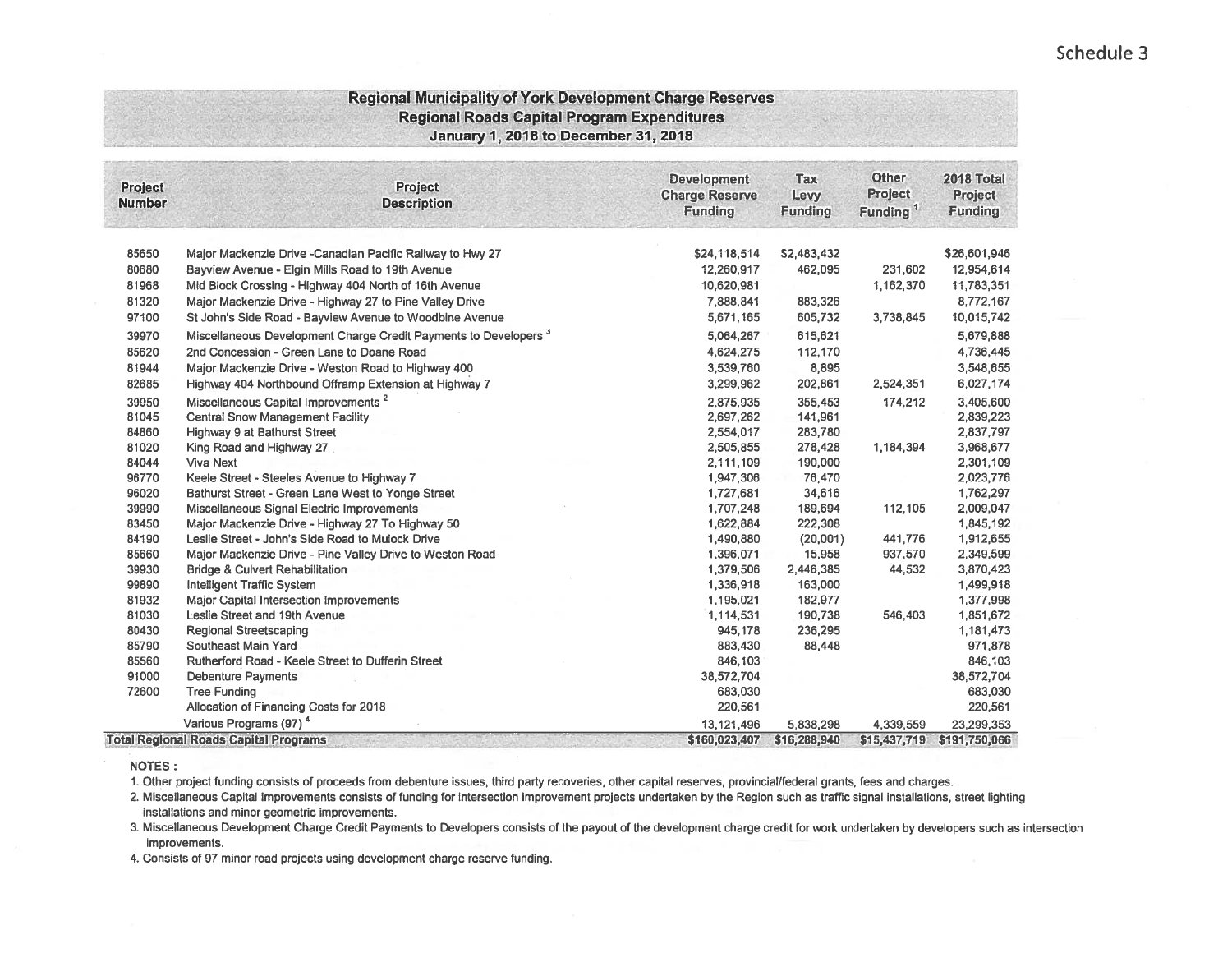#### **Regional Municipality of York Development Charge Reserves Water Supply Capital Program Expenditures January 1, 2018 to December 31, 2018**

| <b>Project</b><br><b>Number</b> | <b>Project</b><br><b>Description</b>                               | <b>Development</b><br><b>Charge Reserve</b><br><b>Funding</b> | <b>User Rate</b><br><b>Funding</b> | <b>Other</b><br>Project<br>Funding <sup>1</sup> | 2018 Total<br>Project<br><b>Funding</b> |
|---------------------------------|--------------------------------------------------------------------|---------------------------------------------------------------|------------------------------------|-------------------------------------------------|-----------------------------------------|
|                                 |                                                                    |                                                               |                                    |                                                 |                                         |
| 75450                           | <b>Glenway Reservoir Expansion</b>                                 | \$4,053,470                                                   |                                    |                                                 | \$4,053,470                             |
| 75510                           | 2nd Concession Water Main to Doane Road                            | 2,521,472                                                     |                                    | \$322,029)                                      | 2,199,443                               |
| 75400                           | East Vaughan Pumping Station                                       | 2,253,697                                                     |                                    | (795, 663)                                      | 1,458,034                               |
| 72180                           | Woodbine Ravenshoe Watermain                                       | 2,074,248                                                     |                                    |                                                 | 2,074,248                               |
| 75690                           | South Maple Pumping Station Upgrade                                | 2,064,023                                                     |                                    |                                                 | 2,064,023                               |
| 70120                           | Orchard Heights Pumping Station Upgrade                            | 1,531,798                                                     |                                    |                                                 | 1,531,798                               |
| 72500                           | Georgina Water Station - Georgina Water Treatment Plant            | 1,236,580                                                     |                                    | (255, 181)                                      | 981,399                                 |
| 74260                           | Kennedy Watermain Milliken Pumpin Station to Major Mackenzie Drive | 1,130,958                                                     |                                    |                                                 | 1,130,958                               |
| 72490                           | East Gwillimbury Water Meter Chambers                              | 958,248                                                       |                                    |                                                 | 958,248                                 |
| 73170                           | King City - Additional Water Supply Watermain                      | 906,408                                                       |                                    | 148,720                                         | 1,055,128                               |
| 76290                           | Bathurst Watermain Elgin to Jeff Reservoir                         | 855,446                                                       |                                    |                                                 | 855,446                                 |
| 75620                           | Richmond Hill Pugsley Pumping Station Optimization                 | 731,067                                                       |                                    |                                                 | 731,067                                 |
| 79670                           | <b>Water System Capacity Assessment</b>                            | 472,614                                                       |                                    |                                                 | 472,614                                 |
| 72170                           | <b>Water System Capacity Assessment</b>                            | 453,236                                                       |                                    |                                                 | 453,236                                 |
| 71180                           | Georgina Water System - Keswick North Elevation Tank               | 444,135                                                       |                                    |                                                 | 444,135                                 |
| 75600                           | Queensville Elevated Tank Number 1                                 | 438,839                                                       | 1,338                              |                                                 | 440,177                                 |
| 75530                           | Green Lane and Leslie Street - Newmarket Central Watermain         | 382,847                                                       |                                    | 63,528                                          | 446,375                                 |
| 78180                           | East Vaughan Water Servicing                                       | 377,050                                                       |                                    |                                                 | 377,050                                 |
| 76120                           | <b>Ballantrae Production Well 3</b>                                | 374,666                                                       | 96,672                             |                                                 | 471,338                                 |
| 72450                           | Elgin Mills Watermain at Bayview                                   | 369,248                                                       |                                    | (87, 742)                                       | 281,506                                 |
| 73210                           | <b>Aurora Elevated Tank</b>                                        | 302,154                                                       |                                    |                                                 | 302,154                                 |
| 75520                           | King City Elevated Tank and Watermain to Town                      | 192,466                                                       |                                    | 264,254                                         | 456,720                                 |
| 78360                           | Orchard Heights Reservoir Inlet Upgrade                            | 69,996                                                        |                                    |                                                 | 69,996                                  |
| 78310                           | Nobleton Water Wastewater Servicing                                | 66,742                                                        |                                    | 289,405                                         | 356,147                                 |
| 75700                           | Water Servicing Richmond Hill - Langstaff Road                     | 62,128                                                        |                                    | 75,067                                          | 137,195                                 |
| 72520                           | Pressure District # 6 Nashville Road Watermain                     | 34,166                                                        |                                    |                                                 | 34,166                                  |
| 73300                           | Water Master Plan Update                                           | 23,984                                                        |                                    |                                                 | 23,984                                  |
| 70050                           | Wellington and Leslie Street Water Main                            | 8,836                                                         |                                    | (1,046,000)                                     | (1,037,164)                             |
| 72390                           | Water for Tomorrow Program                                         | (3, 198)                                                      |                                    |                                                 | (3, 198)                                |
| 76300                           | North Richmond Hil Elevated Tank No. 2                             | (95, 191)                                                     |                                    |                                                 | (95, 191)                               |
| 73160                           | Nobleton Water Supply Watermain                                    | (119, 565)                                                    |                                    |                                                 | (119, 565)                              |
| 78270                           | <b>Ballantrae Water Servicing</b>                                  | (148, 111)                                                    |                                    |                                                 | (148, 111)                              |
| 77480                           | <b>Kleinburg Additional Water Sources</b>                          | (1,004,178)                                                   |                                    |                                                 | (1,004,178)                             |
| 74210                           | Pumping District 6 Markham Bypass                                  | (1,084,288)                                                   |                                    |                                                 | (1,084,288)                             |
| 46950                           | <b>Debenture Payments</b>                                          | 76,478,075                                                    |                                    |                                                 | 76,478,075                              |
|                                 | Allocation of Financing Costs for 2018                             | 115,507                                                       |                                    |                                                 | 115,507                                 |
|                                 | <b>Total Water Supply Capital Programs</b>                         | \$98,529,574                                                  | \$98,010                           | (\$1,665,641)                                   | \$96,961,943                            |

**NOTES:** 

1. Other project funding consists of proceeds from debenture issues, third party recoveries, other capital reserves, provincial/federal grants, fees and charges.

2. Negative amounts in Development Charge Funding represent adjustments from a prior period.

3. Negative amounts in Other Project Funding represent adjustments from a prior period.